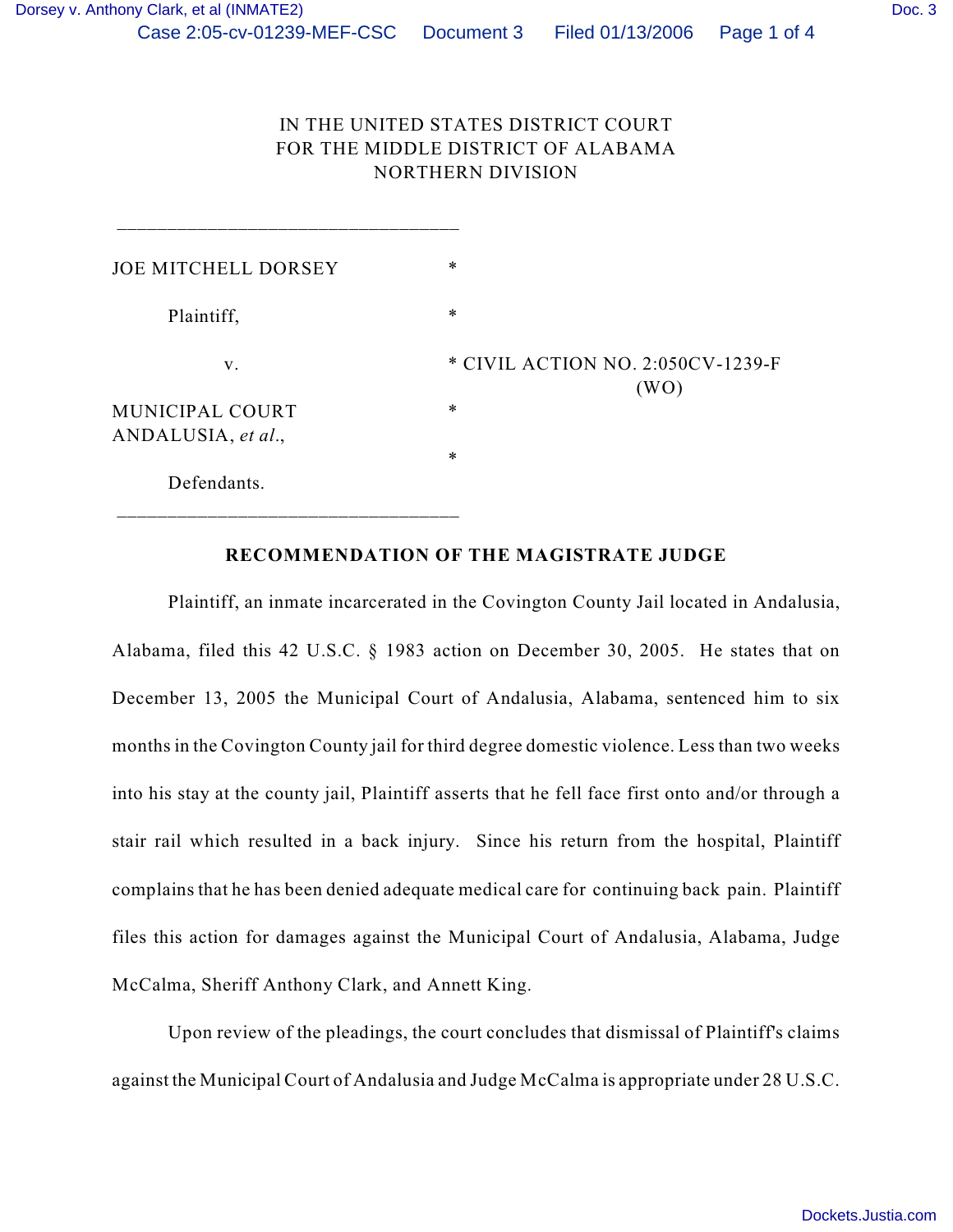$§ 1915(e)(2)(B).<sup>1</sup>$ 

#### **I. DISCUSSION**

#### *A. The Municipal Court of Andalusia*

Plaintiff names the Municipal Court of Andalusia as a defendant. A state court is not a person within the meaning of 42 U.S.C. § 1983. *Moity v. Louisiana State Bar Association*, 414 F. Supp. 180, 182 (E.D. La. 1976), *aff'd*, 537 F.2d 1141 (5<sup>th</sup> Cir. 1976). Dismissal of Plaintiff's complaint against the Municipal Court of Andalusia is, therefore, appropriate under 28 U.S.C. § 1915(e)(2)(B)(I).

### *B. Judge McCalma*

 To the extent the conduct about which Plaintiff complains with respect to Judge McCalma emanate from judicial actions taken by him in his capacity as a judge for the Municipal Court of Andalusia, he is due to be dismissed. The law is well-settled that state judges are absolutely immune from damages liability when sued under 42 U.S.C. § 1983 for actions taken in the course of their judicial duties. *Stump v. Sparkman*, 435 U.S. 349 (1978); *Paisey v. Vitale in and for Broward County*, 807 F.2d 889 (11<sup>th</sup> Cir. 1986). Thus, Plaintiff's

<sup>&</sup>lt;sup>1</sup>A prisoner who is allowed to proceed *in forma pauperis* in this court will have his complaint screened in accordance with the provisions of 28 U.S.C.  $\S$  1915(e)(2)(B). This screening procedure requires the court to dismiss a prisoner's civil action prior to service of process if it determines that the complaint is frivolous, malicious, fails to state a claim upon which relief may be granted, or seeks monetary damages from a defendant who is immune from such relief. 28 U.S.C. § 1915(e)(2)(B)(i)-(iii).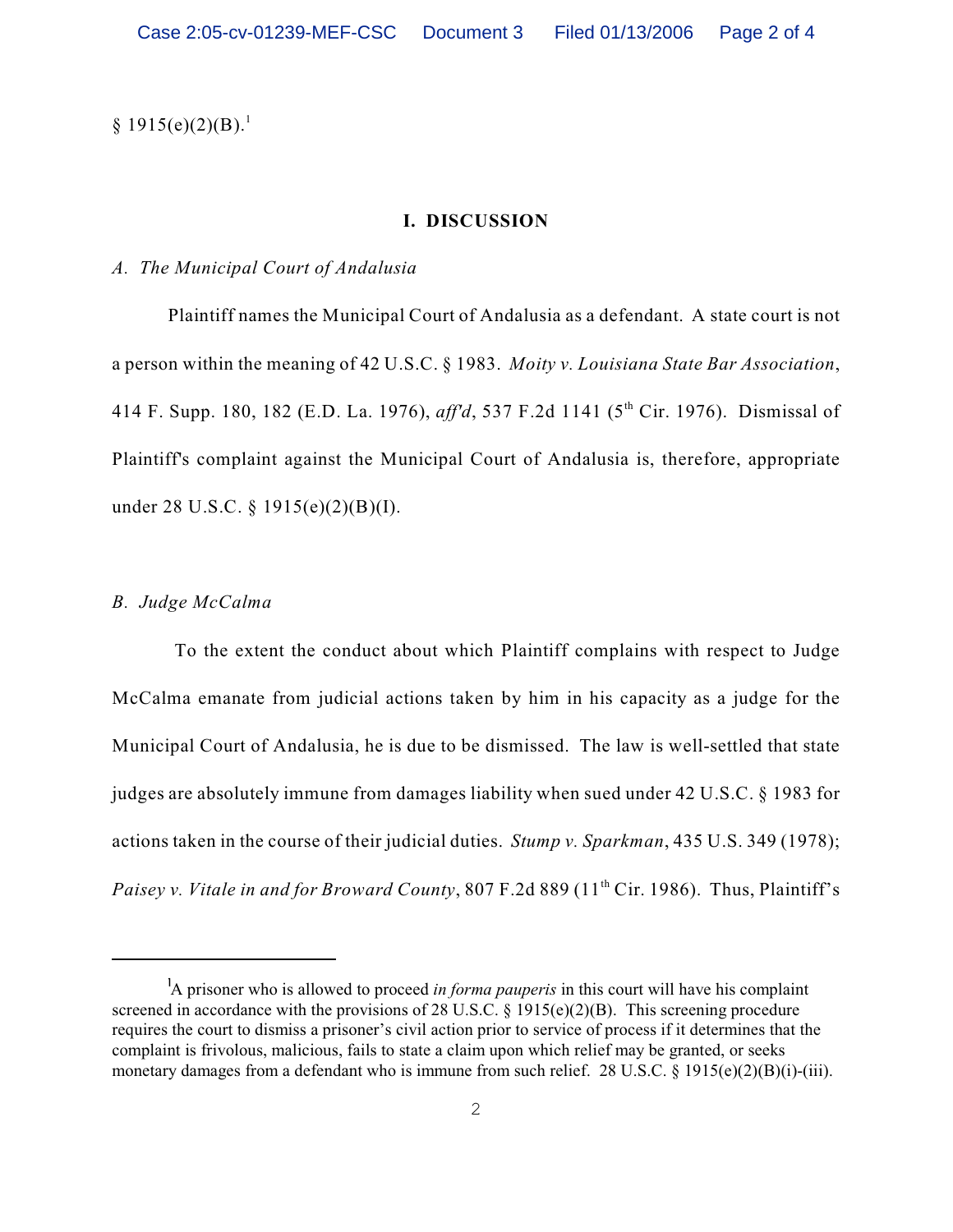request for damages against Judge McCalma is "based on an indisputably meritless legal theory" and is, therefore, subject to dismissal under 28 U.S.C. § 1915(e)(2)(B)(i). *Neitzke v. Williams*, 490 U.S. 319, 327 (1989).

#### **II. CONCLUSION**

Accordingly, it is the RECOMMENDATION of the Magistrate Judge that:

1. Plaintiff's claims against Judge McCalma and the Municipal Court for Andalusia, Alabama, be DISMISSED under the provisions of 28 U.S.C.  $\S$  1915(e)(2)(B)(i);

2. Defendants McCalma and the Municipal Court for Andalusia, Alabama, be DISMISSED as parties to the complaint; and

3. This case be referred back to the undersigned for additional proceedings.

It is further

ORDERED that the parties are DIRECTED to file any objections to the said Recommendation on or before January 26, 2006. Any objections filed must specifically identify the findings in the Magistrate Judge's Recommendation objected to. Frivolous, conclusive or general objections will not be considered by the District Court. The parties are advised that this Recommendation is not a final order of the court and, therefore, it is not appealable.

Failure to file written objections to the proposed findings and recommendations in the Magistrate Judge's report shall bar the party from a *de novo* determination by the District